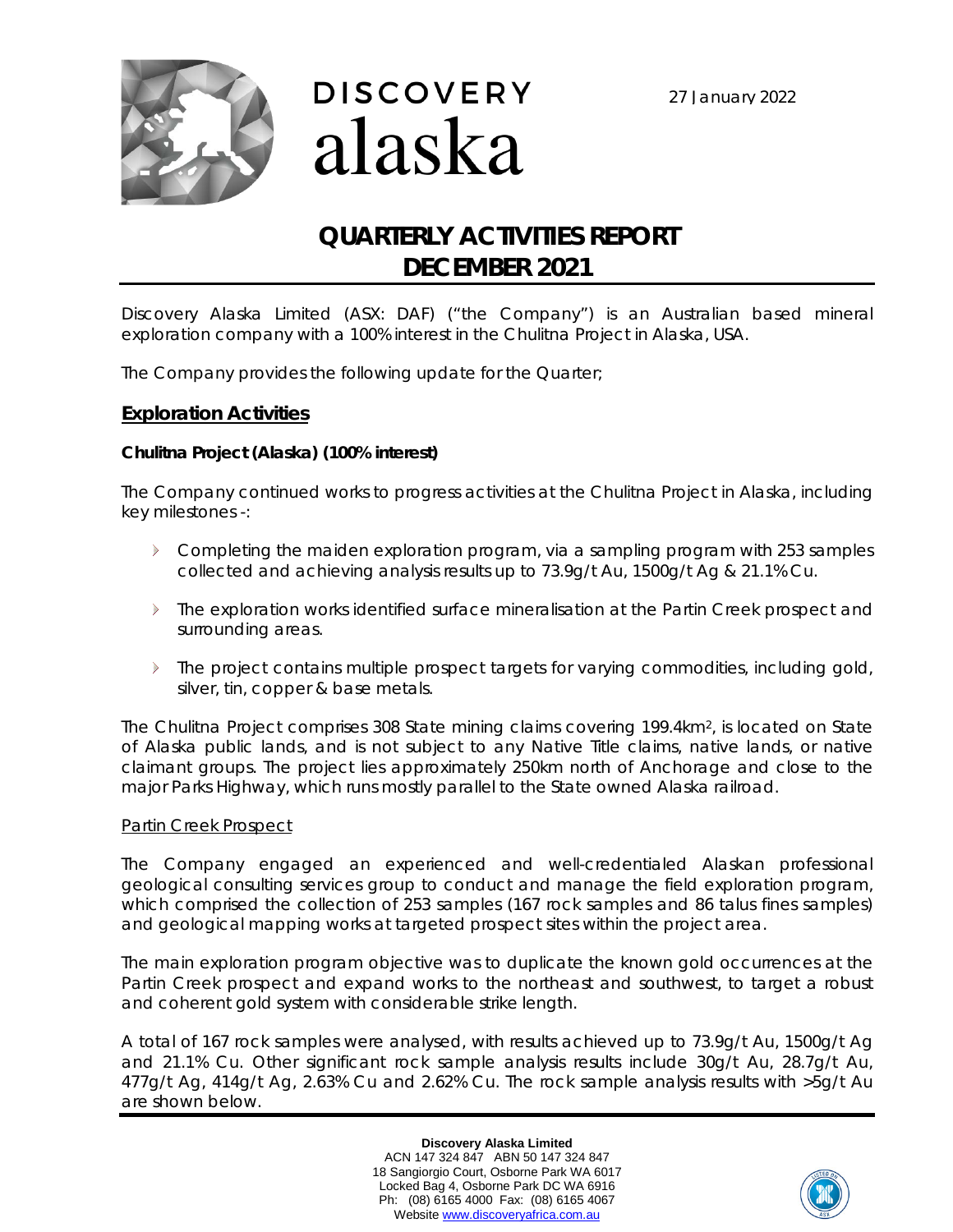

| Sample_ID | UTM_E    | UTM_N     | Elev (m) | Sample_Type    | Unit   | Au_g/t | $Ag_g/t$ | Cu_ppm |
|-----------|----------|-----------|----------|----------------|--------|--------|----------|--------|
| D397665   | 349375.1 | 6996307.8 | 1215     | Outcrop-chip   | Skarn  | 73.9   | 26.7     | 2750   |
| D397515   | 349877.3 | 6996013.1 | 1354     | Outcrop-select | Vein   | 30.9   | 1500     | 13650  |
| D397528   | 350079.5 | 6996817.2 | 1505     | Outcrop-select | Vein   | 28.7   | 304      | 26200  |
| D397518   | 350052.5 | 6996132.8 | 1514     | Float-Select   | Vein   | 22.9   | 95.3     | 3500   |
| D397564   | 350318.3 | 6996337.6 | 1631     | Subcrop select | Vein   | 22.4   | 123      | 8570   |
| D397582   | 350321.9 | 6996324.6 | 1623     | Subcrop-select | Vein   | 20.2   | 477      | 14900  |
| D397566   | 350293.6 | 6996299.2 | 1628     | Subcrop-Select | Vein   | 20.1   | 384      | 14700  |
| D397563   | 350345.0 | 6996362.9 | 1638     | Float-select   | Vein   | 17.65  | 44.2     | 2930   |
| D397526   | 350083.1 | 6996816.6 | 1508     | Outcrop-chip   | Vein   | 17.1   | 39.9     | 17050  |
| D397567   | 350255.6 | 6996250.7 | 1622     | Subcrop-Select | Vein   | 16.75  | 38.7     | 15850  |
| D397527   | 350081.4 | 6996818.7 | 1507     | Outcrop-chip   | Skarn  | 12     | 30       | 13100  |
| D397613   | 349731.0 | 6996501.0 | 1445     | Outcrop-chip   | Skarn  | 11.85  | 99       | 26300  |
| D397644   | 349777.0 | 6996434.7 | 1431     | Outcrop-chip   | Vein   | 11.55  | 96.7     | 10600  |
| D397517   | 350068.5 | 6996131.3 | 1514     | Subcrop-Select | Vein   | 11.15  | 21.5     | 831    |
| D397512   | 349884.3 | 6996225.7 | 1398     | Outcrop-select | Vein   | 11     | 77.2     | 3470   |
| D397525   | 350081.4 | 6996826.6 | 1506     | Outcrop-chip   | Vein   | 10.05  | 69.5     | 4540   |
| D397593   | 350185.8 | 6996158.8 | 1578     | Subcrop-select | Vein   | 9.71   | 139      | 3640   |
| D397642   | 349759.1 | 6996447.6 | 1440     | Outcrop-chip   | Vein   | 9.01   | 67.2     | 5110   |
| D397529   | 350077.2 | 6996815.2 | 1503     | Outcrop-chip   | Skarn  | 8.99   | 12.35    | 14000  |
| D397568   | 350251.8 | 6996249.5 | 1621     | Subcrop-Select | Vein   | 8.61   | 25.6     | 737    |
| D397595   | 350153.5 | 6996092.3 | 1540     | Float-select   | Vein   | 8.59   | 190      | 7540   |
| D397636   | 349762.6 | 6996461.0 | 1441     | Outcrop-chip   | Vein   | 8.16   | 75.4     | 4570   |
| D397597   | 350174.0 | 6996050.4 | 1518     | Outcrop-select | Vein   | 7.99   | 78.2     | 897    |
| D397588   | 350145.1 | 6996166.1 | 1581     | Float-select   | Vein   | 7.9    | 262      | 7620   |
| D397519   | 350051.2 | 6996113.9 | 1510     | Subcrop-Select | Vein   | 7.17   | 16.75    | 1035   |
| D397645   | 349777.5 | 6996434.7 | 1431     | Outcrop-chip   | Skarn  | 7.01   | 60.4     | 8490   |
| D397666   | 349344.8 | 6996295.4 | 1197     | Outcrop-chip   | Vein   | 6.86   | 244      | 12900  |
| D397514   | 349883.1 | 6996015.9 | 1353     | Outcrop-select | Vein   | 6.82   | 414      | 8430   |
| D397652   | 350071.1 | 6996583.6 | 1617     | Subcrop        | Vein   | 6.02   | 344      | 9170   |
| D397598   | 350202.0 | 6996069.5 | 1500     | Float-select   | Vein   | 5.59   | 25.3     | 3620   |
| D397586   | 350155.1 | 6996168.4 | 1586     | Subcrop-Select | Vein   | 5.55   | 49.7     | 7510   |
| D397569   | 350233.4 | 6996235.0 | 1615     | Subcrop-select | Vein   | 5.34   | 13.5     | 226    |
| D397583   | 350305.5 | 6996291.8 | 1615     | Outcrop-chip   | Basalt | 5.17   | 5.96     | 720    |
| D397634   | 349763.5 | 6996460.1 | 1441     | Outcrop-chip   | Vein   | 5.16   | 344      | 12200  |

**Table 1. Chulitna Project – Rock Sample Analysis Results (with >5g/t Au)**

A total of 85 talus fines samples (collected along the base of steep cliffs) were analysed (one sample was lost in transit to the laboratory), with results achieved up to 7.18g/t Au and 12.25g/t Ag. The talus fines sample analysis results with >0.5g/t Au are shown below.

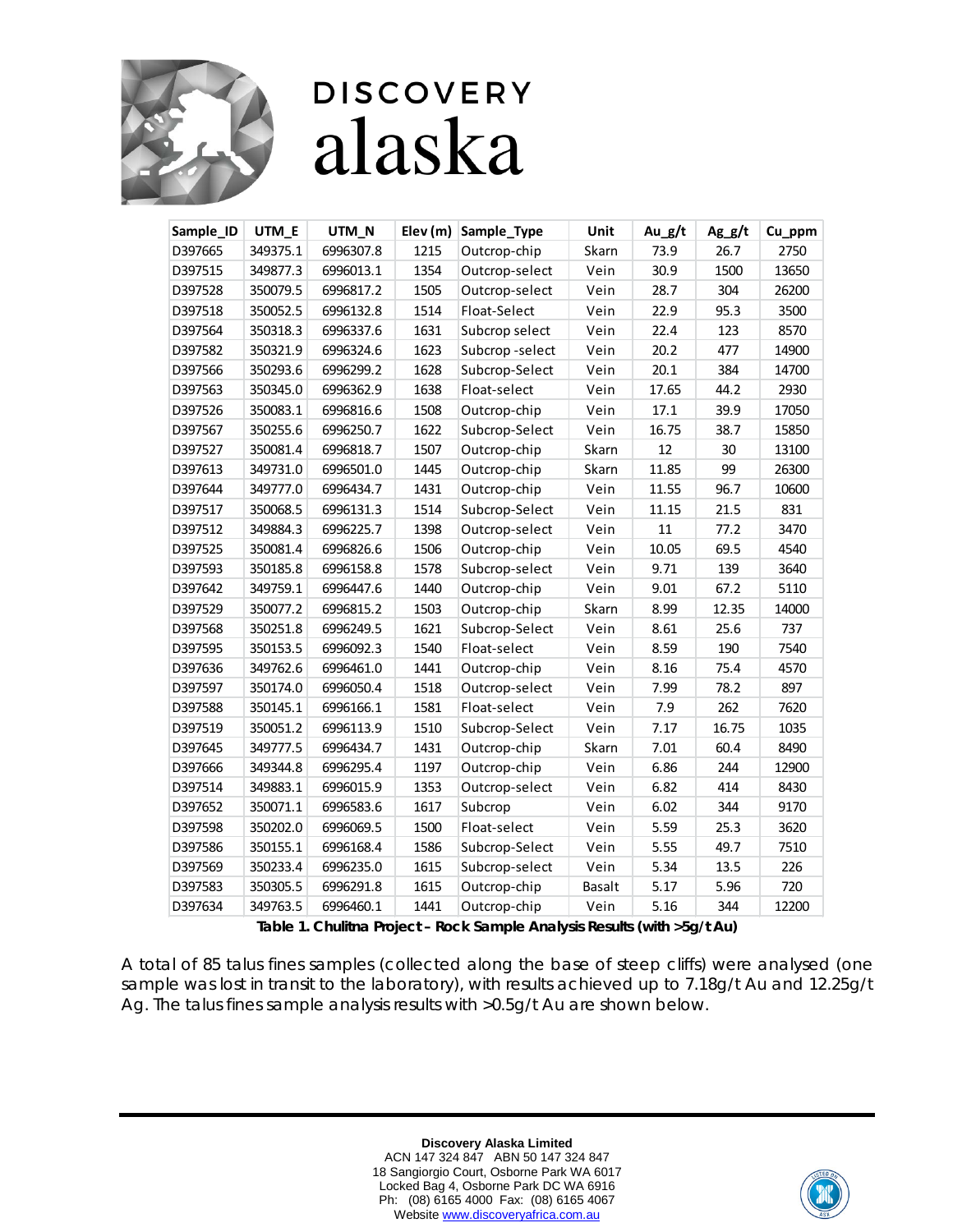

| Sample ID | UTM E  | UTM N   | Elev (m) $\vert$ Au g/t |       | Agg/t | Cu ppm |
|-----------|--------|---------|-------------------------|-------|-------|--------|
| D398003   | 350512 | 6996588 | 1555                    | 7.18  | 12.25 | 3110   |
| D398004   | 350470 | 6996563 | 1568                    | 2.01  | 3.81  | 1270   |
| D398002   | 350594 | 6996612 | 1570                    | 1.325 | 3.92  | 924    |
| D398006   | 350472 | 6996478 | 1542                    | 1.055 | 1.67  | 729    |
| D398001   | 350284 | 6995807 | 1325                    | 0.718 | 1.81  | 965    |
| D398103   | 348469 | 6994662 | 1548                    | 0.704 | 0.3   | 320    |
| D398018   | 350337 | 6995916 | 1355                    | 0.699 | 3.28  | 1490   |
| D398011   | 350475 | 6996236 | 1488                    | 0.671 | 6.92  | 2180   |
| D398007   | 350462 | 6996438 | 1542                    | 0.64  | 2.36  | 886    |
| D398005   | 350454 | 6996515 | 1556                    | 0.598 | 2.29  | 479    |
| D398019   | 350290 | 6995890 | 1361                    | 0.539 | 4.54  | 882    |
| D398015   | 350399 | 6996048 | 1423                    | 0.529 | 2.83  | 935    |

**Table 2. Chulitna Project – Talus Fines Sample Analysis Results (with >0.5g/t Au)**

The Company is encouraged by the exploration sampling results achieved at the Partin Creek prospect during this phase of work, and will now prepare next stage follow up works with the aim to identify priority sites for subsequent potential drilling works.

The Company will continue to review and assess the historical exploration works and results from other priority prospects within the project area.



**Figure 1. Chulitna Project – Location map with prospect targets**

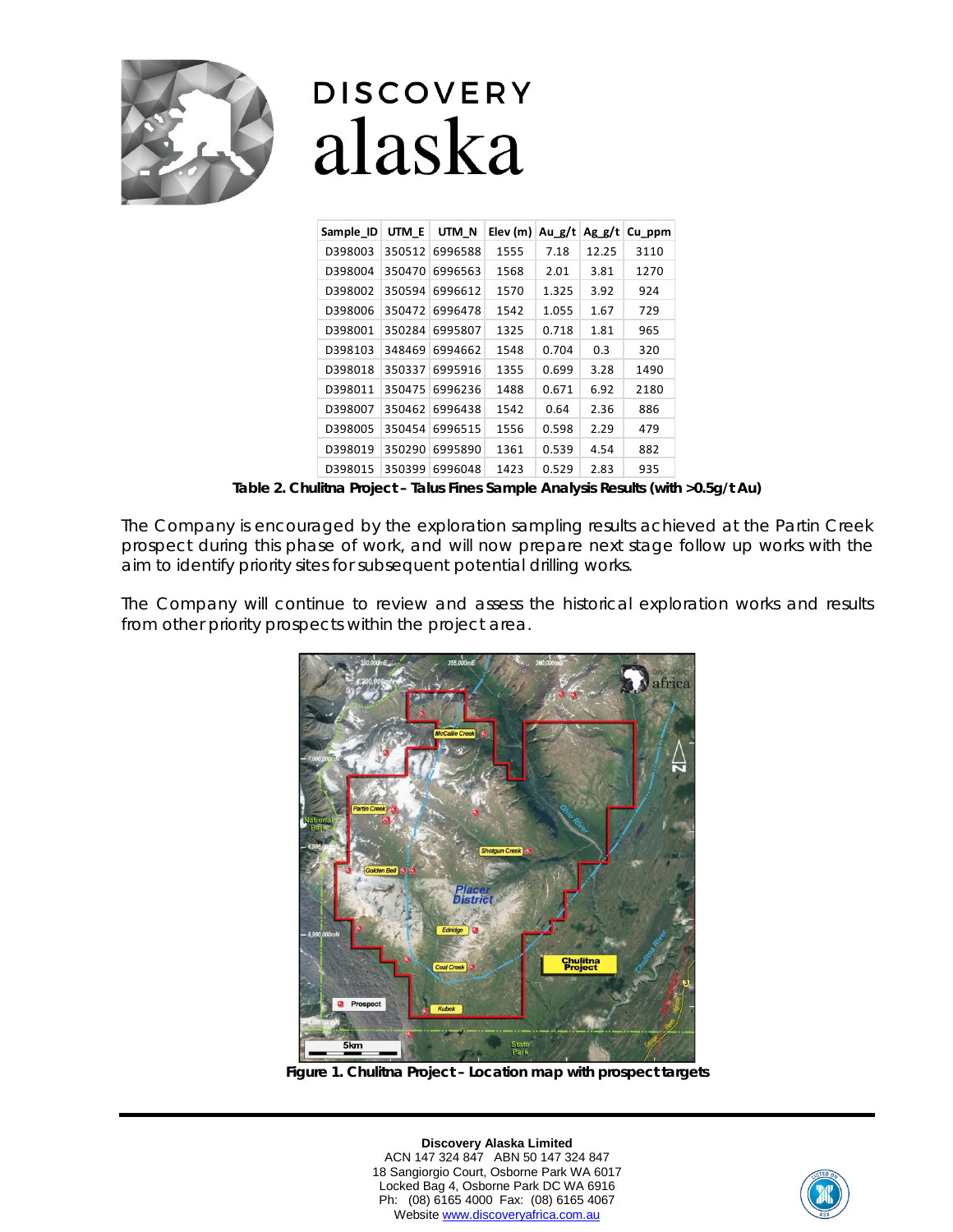



**Figure 2. Chulitna Project – Partin Creek Prospect Overview**



**Figure 3. Chulitna Project – Partin Creek Prospect Geology**

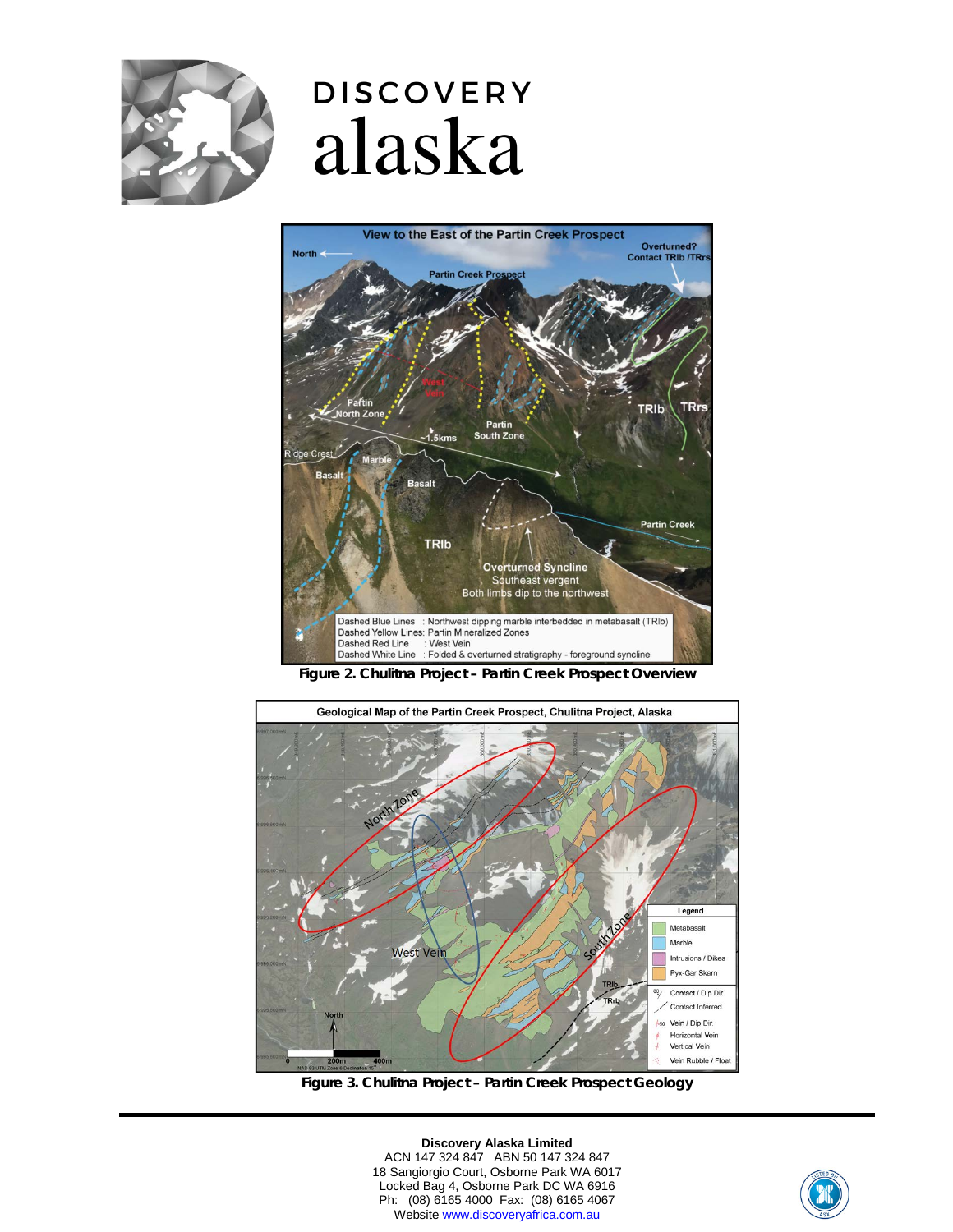

#### *New Project Opportunities*

The Company will continue working to identify and review other new projects that may complement the Company's current activities.

#### *Warriedar Gold Project*

The Company relinquished its full interest in the Warriedar Gold Project – Exploration Licence 59/2405 in Western Australia to former owner, Mr Bruce Legendre.

No exploration activities were conducted at the project prior to the Company relinquishing its interest in the tenement.

## **Covid-19**

The Company continues to take appropriate safety measures and actions to protect our staff and business operations, including precautions advised and regulated by the Australian Government. First and foremost, our priority is the health, safety and wellbeing of our staff, partners and community, and as such, the Company is actively monitoring the Covid‐19 situation.

## **Corporate**

The Company held its Annual General Meeting during the quarter, whereby shareholders approved the change of company name to Discovery Alaska Limited.

The Directors and Company Secretary exercised their unlisted options at 3.2 cents per share, resulting in the issue of 20m shares and raising \$640,000 for working capital.

#### *Additional ASX Disclosure Information*

*ASX Listing Rule 5.3.1:* Costs incurred on exploration and evaluation at the Chulitna Project were approximately \$156,000 during the quarter.

*ASX Listing Rule 5.3.2:* There were no substantive mining production and development activities during the quarter.

*ASX Listing Rule 5.3.5:* As outlined in the attached Appendix 5B (section 6.1), during the quarter, the Company paid Director's fees of approximately \$59,000 - which related to both the September and December 2021 quarters.

#### **Schedule of Tenements**

The schedule of tenements held by the Company at the end of the Quarter is shown below.

Tenement E59/2405 was relinquished.

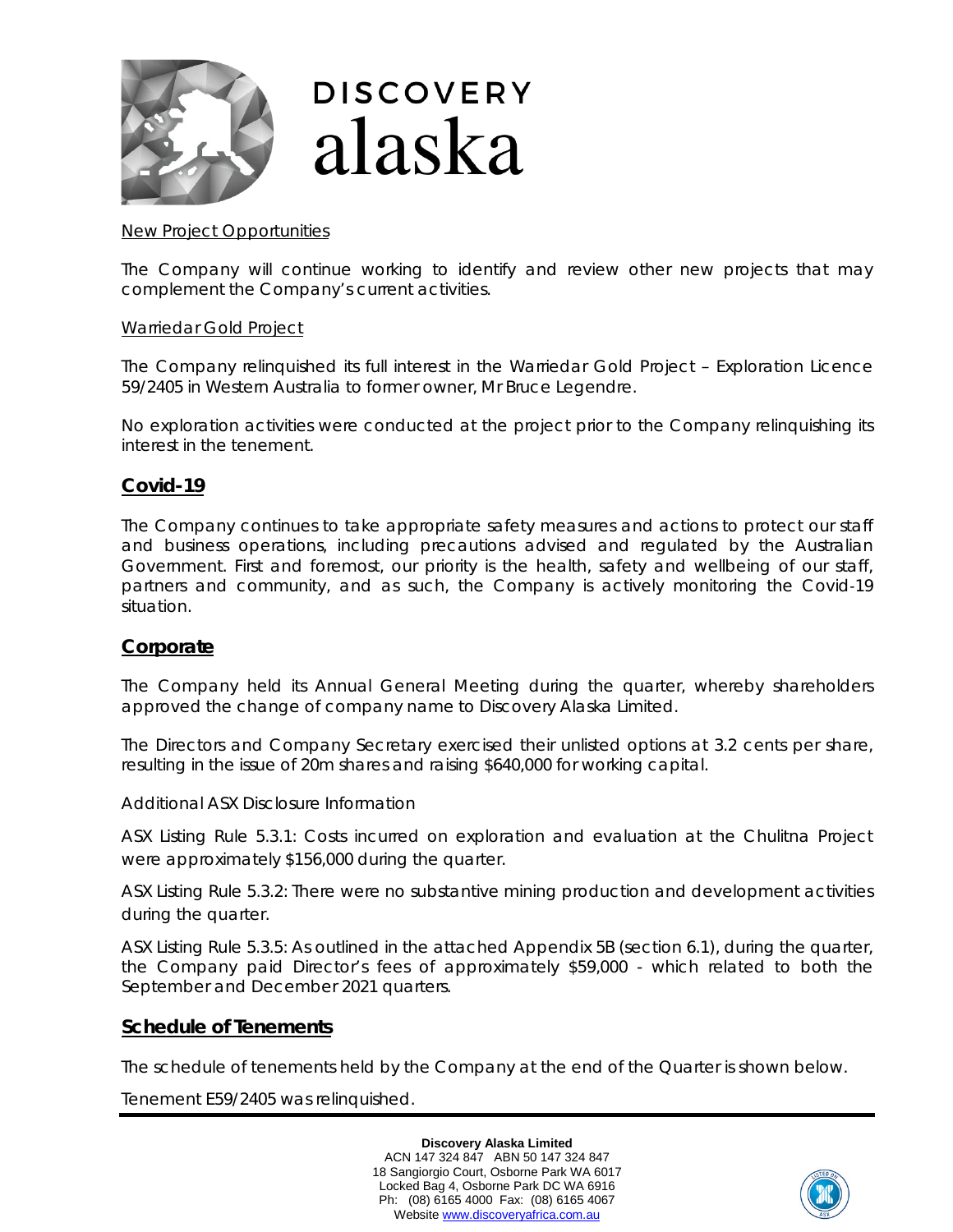

| <b>Mining Tenement</b>                            | Location          | Beneficial Percentage held |
|---------------------------------------------------|-------------------|----------------------------|
| ADL734566 (Chulitna 1) - ADL734873 (Chulitna 308) | Alaska, USA       | 100%                       |
| E59/2405                                          | Western Australia | 0%                         |

### **ENDS**

*This announcement has been authorised by the Board of Directors of Discovery Alaska Limited.*

#### **For further information:**

Jerko Zuvela, Director

- **T |** +61 8 6165 4000
- **E |** [jerko@discoveryafrica.com.au](mailto:jerko@discoveryafrica.com.au)
- **W|** [www.discoveryafrica.com.au](http://www.discoveryafrica.com.au/)

#### **Reference to Previous ASX/TSX Releases:**

This document refers to the following previous ASX/TSX releases: 3 November 2021 - Chulitna Project - Sampling Results up to *73.9g/t Au & 1500g/t Ag*

The Company confirms that it is not aware of any new information or data that materially affects the information included in the original market announcement and, in the case of Mineral Resources or Ore Reserves, that all material assumptions and technical parameters underpinning the estimates in the relevant market announcement continue to apply and have not materially changed. Ragusa confirms that the form and context in which the Competent Person's findings are presented have not been materially modified from the original market announcement.

#### **Competent Person's Statement**

The information contained in this ASX release relating to Exploration Results has been prepared by Mr Jerko Zuvela. Mr Zuvela is a Member of the Australasian Institute of Mining and Metallurgy, and has sufficient experience that is relevant to the style of mineralisation and type of deposit under consideration and to the activity being undertaken to qualify as a Competent Person as defined in the 2012 Edition of the Australasian Code for Reporting of Exploration Results, Mineral Resources and Ore Reserves. Mr Zuvela is a Director of Discovery Africa Ltd and consents to the inclusion in this announcement of this information in the form and context in which it appears. The information in this announcement is an accurate representation of the available data from the Chulitna Project.

The 2021 Chulitna Project exploration program includes a Quality Control/Quality Assurance (QA/QC) program overseen by Jesse C. Grady, MSc, CPG-11592. Mr Grady is a Qualified Person as defined by NI 43-101. Mr Grady has prepared and approved the technical information contained within this announcement.

**Forward Looking Statements:** Statements regarding plans with respect to the Company's mineral properties are forward looking statements. There can be no assurance that the Company's plans for development of its mineral properties will proceed as expected. There can be no assurance that the Company will be able to confirm the presence of mineral deposits, that any mineralisation will prove to be economic or that a mine will successfully be developed on any of the Company's mineral properties.

#### **ABOUT DISCOVERY ALASKA LIMITED**

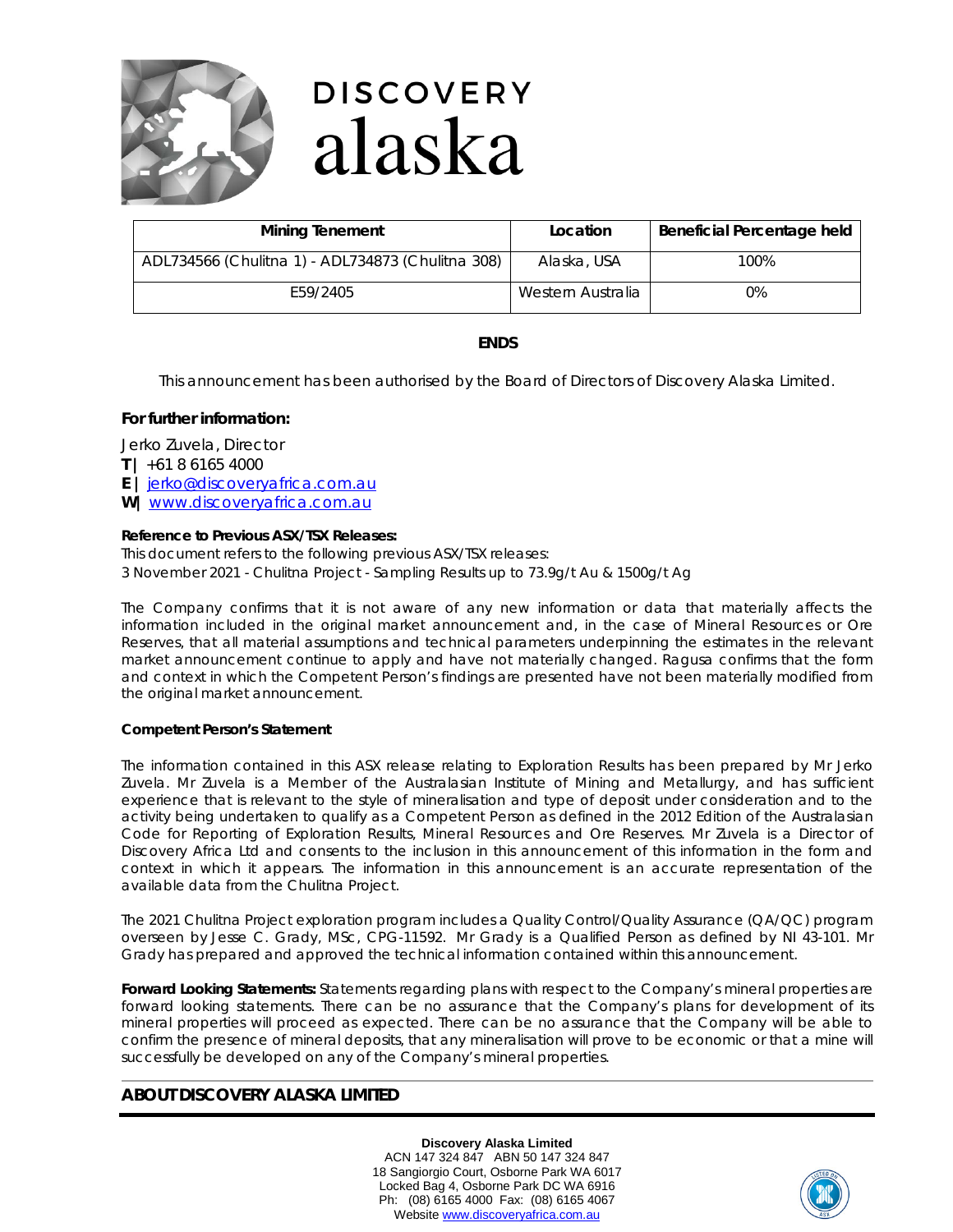

Discovery Alaska Limited (ASX: DAF) is an Australian company with a 100% interest in the Chulitna Project in Alaska, USA.

The Company has an experienced board and management team with a history of exploration, operational and corporate success.

DAF leverages the team's energy, technical and commercial acumen to execute the Company's mission - to maximize shareholder value through development of our assets.

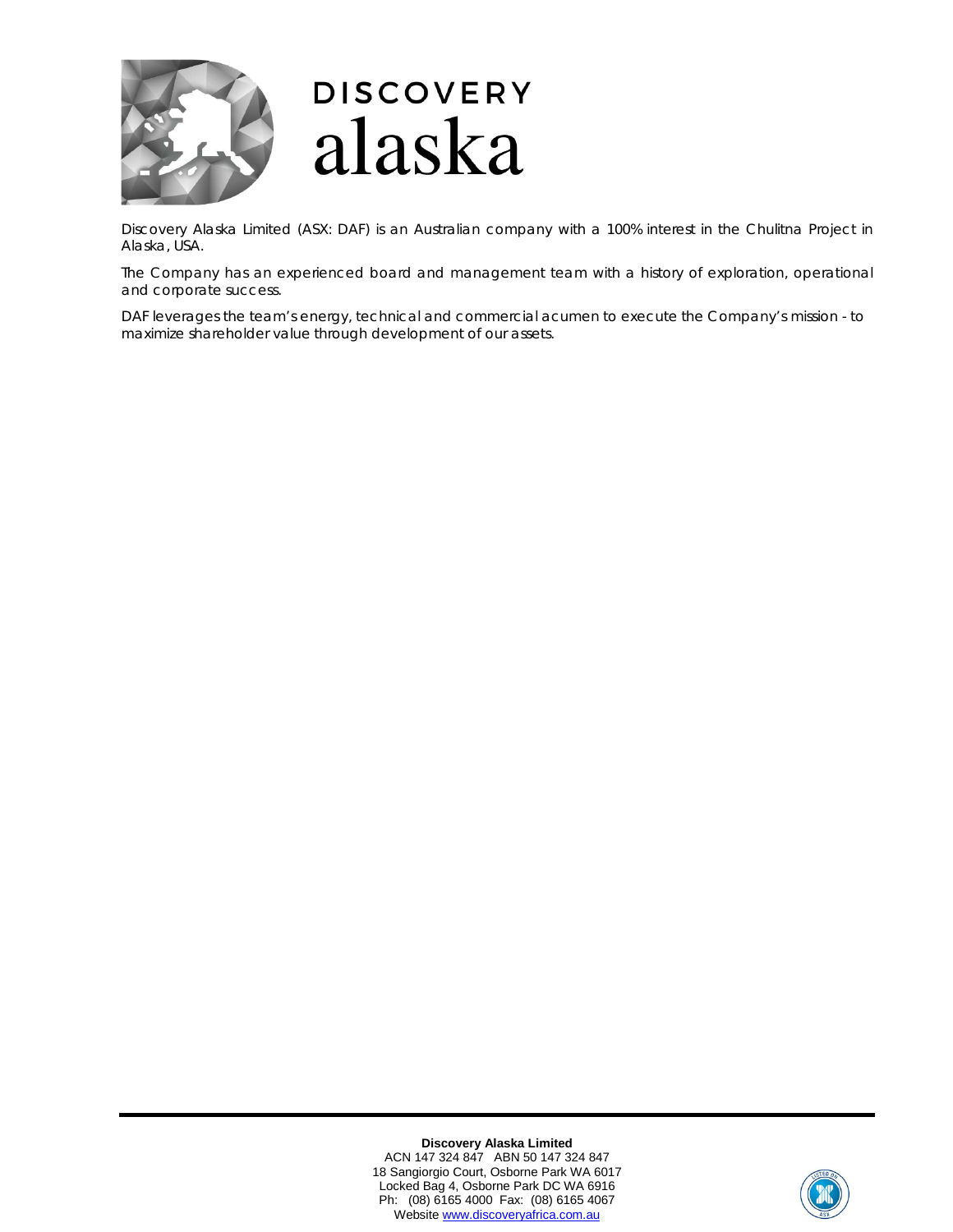## **Appendix 5B**

## **Mining exploration entity or oil and gas exploration entity quarterly cash flow report**

Name of entity

DISCOVERY ALASKA LIMITED

ABN Quarter ended ("current quarter")

50 147 324 847 31 December 2021

|     | <b>Consolidated statement of cash flows</b>       | <b>Current quarter</b><br>\$A'000 | Year to date (6<br>months)<br>\$A'000 |
|-----|---------------------------------------------------|-----------------------------------|---------------------------------------|
| 1.  | Cash flows from operating activities              |                                   |                                       |
| 1.1 | Receipts from customers                           |                                   |                                       |
| 1.2 | Payments for                                      |                                   |                                       |
|     | exploration & evaluation<br>(a)                   |                                   |                                       |
|     | development<br>(b)                                |                                   |                                       |
|     | production<br>(c)                                 |                                   |                                       |
|     | staff costs<br>(d)                                | (59)                              | (88)                                  |
|     | administration and corporate costs<br>(e)         | (41)                              | (85)                                  |
| 1.3 | Dividends received (see note 3)                   |                                   |                                       |
| 1.4 | Interest received                                 |                                   |                                       |
| 1.5 | Interest and other costs of finance paid          |                                   |                                       |
| 1.6 | Income taxes paid                                 |                                   |                                       |
| 1.7 | Government grants and tax incentives              |                                   |                                       |
| 1.8 | Others - Net GST (paid) / refunded                | 6                                 | 3                                     |
| 1.9 | Net cash from / (used in) operating<br>activities | (94)                              | (170)                                 |

| 2.  |     | Cash flows from investing activities |       |      |
|-----|-----|--------------------------------------|-------|------|
| 2.1 |     | Payments to acquire or for:          |       |      |
|     | (a) | entities                             | -     |      |
|     | (b) | tenements                            | ۰     |      |
|     | (c) | property, plant and equipment        | ۰     |      |
|     | (d) | exploration & evaluation             | (156) | 156. |
|     | (e) | investments                          | -     |      |
|     |     | other non-current assets             | ۰     |      |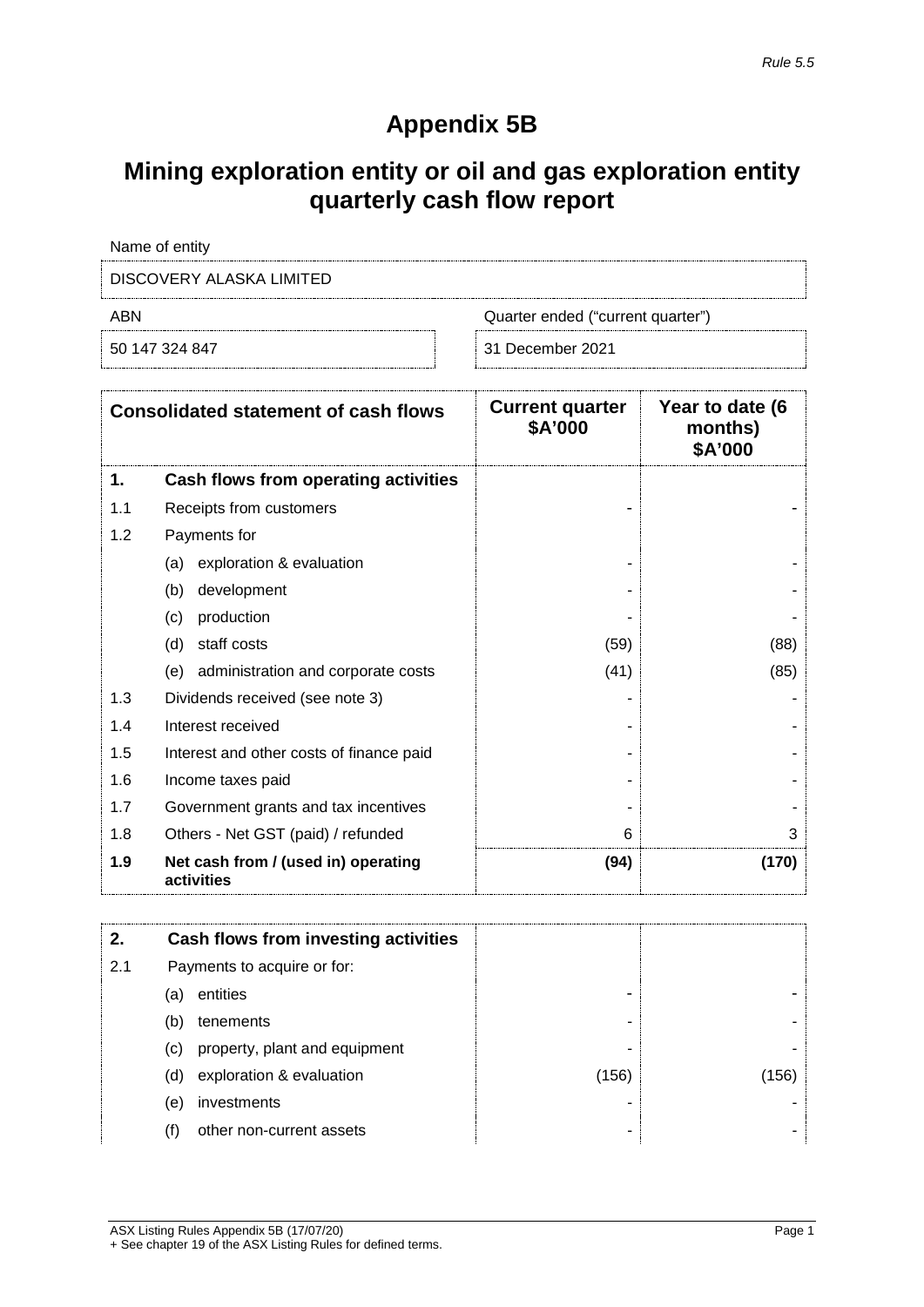|               | <b>Consolidated statement of cash flows</b>       | <b>Current quarter</b><br>\$A'000 | Year to date (6<br>months)<br>\$A'000 |
|---------------|---------------------------------------------------|-----------------------------------|---------------------------------------|
| $2.2^{\circ}$ | Proceeds from the disposal of:                    |                                   |                                       |
|               | entities<br>(a)                                   |                                   |                                       |
|               | (b)<br>tenements                                  |                                   |                                       |
|               | property, plant and equipment<br>(c)              |                                   |                                       |
|               | (d)<br>investments                                |                                   |                                       |
|               | other non-current assets<br>(e)                   |                                   |                                       |
| 2.3           | Cash flows from loans to other entities           |                                   |                                       |
| 2.4           | Dividends received (see note 3)                   |                                   |                                       |
| 2.5           | Other (provide details if material)               |                                   |                                       |
| 2.6           | Net cash from / (used in) investing<br>activities | (156)                             | (156)                                 |

| 3.   | Cash flows from financing activities                                                       |     |     |
|------|--------------------------------------------------------------------------------------------|-----|-----|
| 3.1  | Proceeds from issues of equity securities<br>(excluding convertible debt securities)       |     |     |
| 3.2  | Proceeds from issue of convertible debt<br>securities                                      |     |     |
| 3.3  | Proceeds from exercise of options                                                          | 640 | 640 |
| 3.4  | Transaction costs related to issues of equity<br>securities or convertible debt securities |     |     |
| 3.5  | Proceeds from borrowings                                                                   |     |     |
| 3.6  | Repayment of borrowings                                                                    |     |     |
| 3.7  | Transaction costs related to loans and<br>borrowings                                       |     |     |
| 3.8  | Dividends paid                                                                             |     |     |
| 3.9  | Other (provide details if material)                                                        |     |     |
| 3.10 | Net cash from / (used in) financing<br>activities                                          | 640 | 640 |

|     | Net increase / (decrease) in cash and<br>cash equivalents for the period |       |       |
|-----|--------------------------------------------------------------------------|-------|-------|
| 4.1 | Cash and cash equivalents at beginning of<br>period                      | 1.493 | 1.569 |
| 4.2 | Net cash from / (used in) operating<br>activities (item 1.9 above)       | (94   |       |
| 4.3 | Net cash from / (used in) investing activities<br>(item 2.6 above)       | (156) | 156   |
| 4.4 | Net cash from / (used in) financing activities<br>(item 3.10 above)      | 640   |       |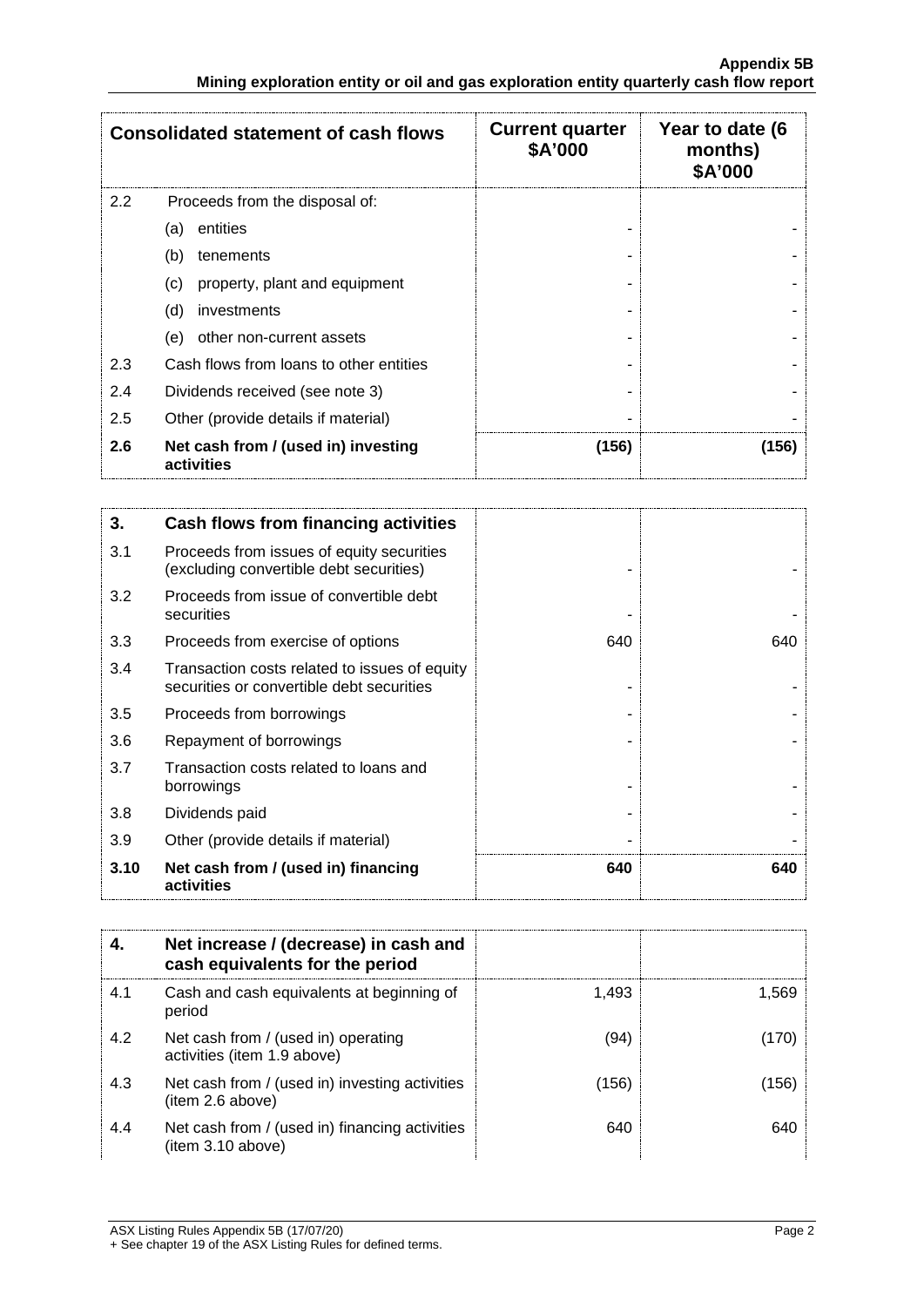| <b>Consolidated statement of cash flows</b> |                                                      | <b>Current quarter</b><br>\$A'000 | Year to date (6<br>months)<br>\$A'000 |
|---------------------------------------------|------------------------------------------------------|-----------------------------------|---------------------------------------|
| 4.5                                         | Effect of movement in exchange rates on<br>cash held |                                   |                                       |
| 4.6                                         | Cash and cash equivalents at end of<br>period        | 1.885                             |                                       |

| 5.  | Reconciliation of cash and cash<br>equivalents<br>at the end of the quarter (as shown in the<br>consolidated statement of cash flows) to the<br>related items in the accounts | <b>Current quarter</b><br>\$A'000 | <b>Previous quarter</b><br>\$A'000 |
|-----|-------------------------------------------------------------------------------------------------------------------------------------------------------------------------------|-----------------------------------|------------------------------------|
| 5.1 | Bank balances                                                                                                                                                                 | 1.885                             | 1.493                              |
| 5.2 | Call deposits                                                                                                                                                                 |                                   |                                    |
| 5.3 | <b>Bank overdrafts</b>                                                                                                                                                        |                                   |                                    |
| 5.4 | Other (provide details)                                                                                                                                                       |                                   |                                    |
| 5.5 | Cash and cash equivalents at end of<br>quarter (should equal item 4.6 above)                                                                                                  | 1.885                             |                                    |

| 6.  | Payments to related parties of the entity and their<br>associates                                                                                           | <b>Current quarter</b><br><b>\$A'000</b> |
|-----|-------------------------------------------------------------------------------------------------------------------------------------------------------------|------------------------------------------|
| 6.1 | Aggregate amount of payments to related parties and their<br>associates included in item 1                                                                  |                                          |
| 6.2 | Aggregate amount of payments to related parties and their<br>associates included in item 2                                                                  |                                          |
|     | Note: if any amounts are shown in items 6.1 or 6.2, your quarterly activity report must include a description of, and an<br>explanation for, such payments. |                                          |
|     | Director's remuneration for the period of 1 July 2021 to 31 December 2021 paid during the quarter.                                                          |                                          |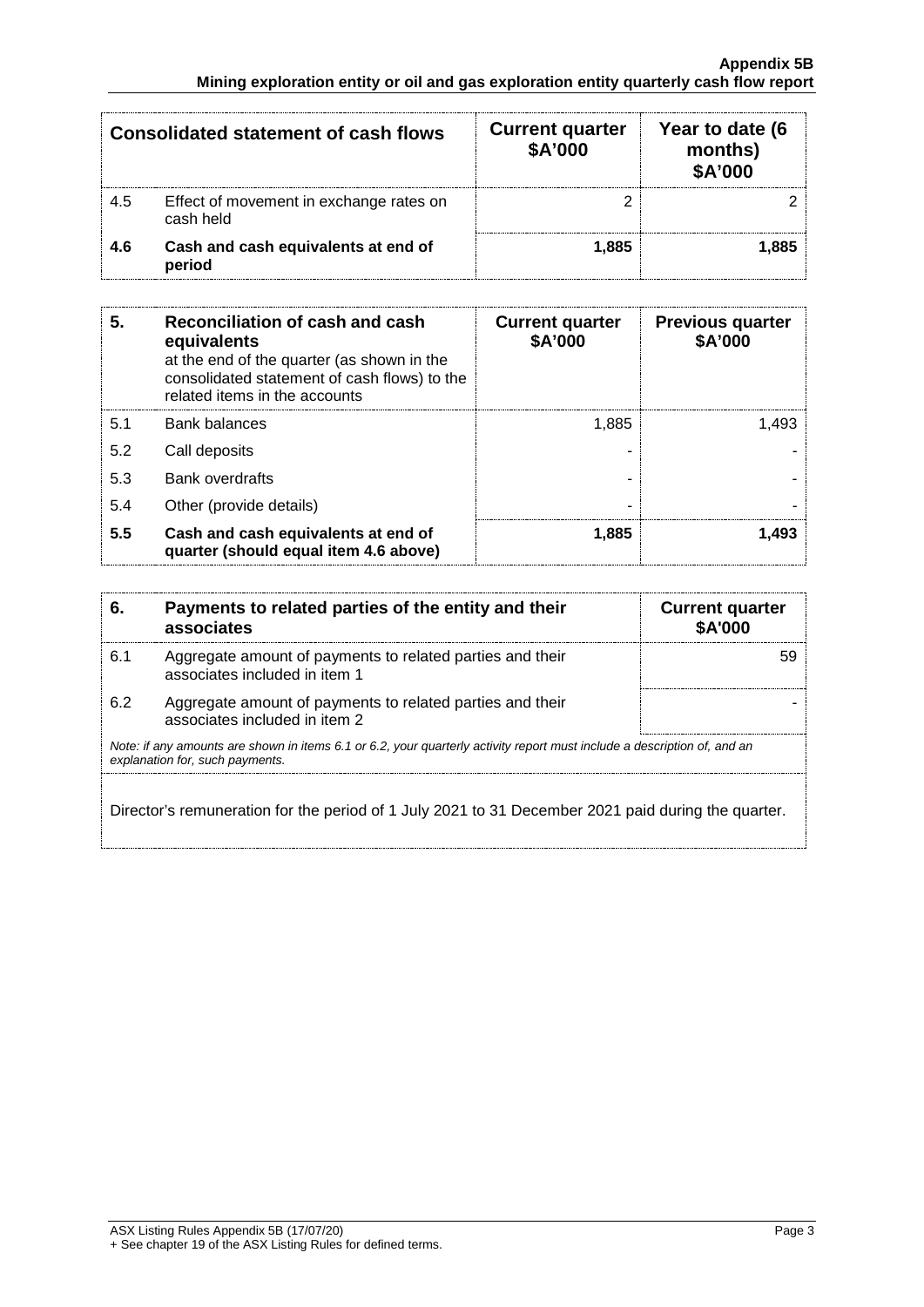| 7.  | <b>Financing facilities</b><br>Note: the term "facility' includes all forms of financing<br>arrangements available to the entity.<br>Add notes as necessary for an understanding of the<br>sources of finance available to the entity.                                                                                                               | <b>Total facility</b><br>amount at quarter<br>end<br>\$A'000 | Amount drawn at<br>quarter end<br>\$A'000 |
|-----|------------------------------------------------------------------------------------------------------------------------------------------------------------------------------------------------------------------------------------------------------------------------------------------------------------------------------------------------------|--------------------------------------------------------------|-------------------------------------------|
| 7.1 | Loan facilities                                                                                                                                                                                                                                                                                                                                      |                                                              |                                           |
| 7.2 | Credit standby arrangements                                                                                                                                                                                                                                                                                                                          |                                                              |                                           |
| 7.3 | Other (please specify)                                                                                                                                                                                                                                                                                                                               |                                                              |                                           |
| 7.4 | <b>Total financing facilities</b>                                                                                                                                                                                                                                                                                                                    |                                                              |                                           |
| 7.5 | Unused financing facilities available at quarter end                                                                                                                                                                                                                                                                                                 |                                                              |                                           |
| 7.6 | Include in the box below a description of each facility above, including the lender, interest<br>rate, maturity date and whether it is secured or unsecured. If any additional financing<br>facilities have been entered into or are proposed to be entered into after quarter end,<br>include a note providing details of those facilities as well. |                                                              |                                           |
|     | N/A                                                                                                                                                                                                                                                                                                                                                  |                                                              |                                           |

| 8.  |                                                                                                                                                                                                                                 | Estimated cash available for future operating activities                                                                                       | \$A'000 |
|-----|---------------------------------------------------------------------------------------------------------------------------------------------------------------------------------------------------------------------------------|------------------------------------------------------------------------------------------------------------------------------------------------|---------|
| 8.1 |                                                                                                                                                                                                                                 | Net cash from / (used in) operating activities (item 1.9)                                                                                      | (94)    |
| 8.2 | (Payments for exploration & evaluation classified as investing<br>activities) (item 2.1(d))                                                                                                                                     |                                                                                                                                                | (156)   |
| 8.3 | Total relevant outgoings (item $8.1 +$ item $8.2$ )                                                                                                                                                                             |                                                                                                                                                | (250)   |
| 8.4 | Cash and cash equivalents at quarter end (item 4.6)                                                                                                                                                                             |                                                                                                                                                | 1,885   |
| 8.5 |                                                                                                                                                                                                                                 | Unused finance facilities available at quarter end (item 7.5)                                                                                  |         |
| 8.6 | Total available funding (item $8.4 +$ item $8.5$ )                                                                                                                                                                              |                                                                                                                                                | 1,885   |
| 8.7 | Estimated quarters of funding available (item 8.6 divided by<br>item 8.3)                                                                                                                                                       |                                                                                                                                                | 7.54    |
|     | Note: if the entity has reported positive relevant outgoings (ie a net cash inflow) in item 8.3, answer item 8.7 as<br>"N/A". Otherwise, a figure for the estimated quarters of funding available must be included in item 8.7. |                                                                                                                                                |         |
| 8.8 | If item 8.7 is less than 2 quarters, please provide answers to the following questions:                                                                                                                                         |                                                                                                                                                |         |
|     | 8.8.1                                                                                                                                                                                                                           | Does the entity expect that it will continue to have the current level of net operating<br>cash flows for the time being and, if not, why not? |         |
|     | Answer: N/A                                                                                                                                                                                                                     |                                                                                                                                                |         |
|     | 8.8.2<br>Has the entity taken any steps, or does it propose to take any steps, to raise further<br>cash to fund its operations and, if so, what are those steps and how likely does it<br>believe that they will be successful? |                                                                                                                                                |         |
|     | Answer: N/A                                                                                                                                                                                                                     |                                                                                                                                                |         |
|     |                                                                                                                                                                                                                                 |                                                                                                                                                |         |